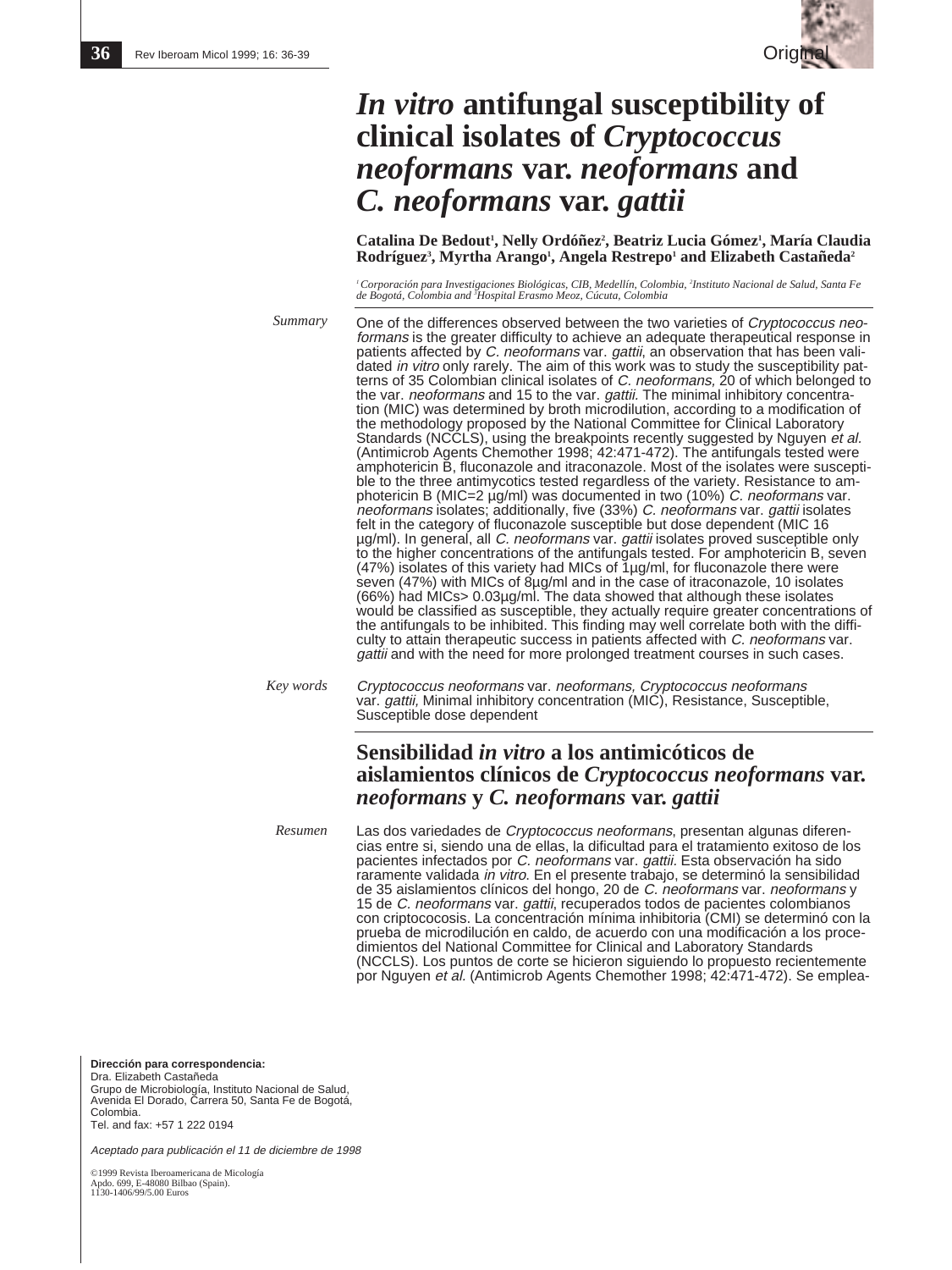ron tres antimicóticos, la anfotericina B, el fluconazol y el itraconazol. La mayoría de los aislamientos fueron sensibles a los tres antimicóticos; sin embargo, se encontró que dos (10%) aislamientos de C. neoformans var. neoformans eran resistentes a la anfotericina B (CMI=2 µg/ml); adicionalmente, cinco (33%) de C. neoformans var gattii aunque sensibles al fluconazol, lo eran en la categoría de sensibles dosis dependiente (CMI=16 µgml). En general, los aislamientos de esta variedad fueron inhibidos sólo a las concentraciones más altas de los tres antimicóticos; en siete de ellos (47%), la CMI para anfotericina B fue de 1 µg/ml, un número igual de ellos presentó una CMI de 8µg/ml para el fluconazol mientras que 10 (66%) requirieron concentraciones >0,03 µg/ml de itraconazol para ser inhibidos. Estos resultados indican que, in vitro, los antimicóticos usados regularmente en el tratamiento de la criptococosis no ejercen sobre C. neoformans var. gattii una acción inhibitoria tan marcada como era de esperar, hecho que podría reflejarse no sólo en las dificultades para el tratamiento exitoso de los pacientes afectados por esta variedad, sino también en la necesidad de terapias prolongadas.

*Palabras clave*

Cryptococcus neoformans var. neoformans. Cryptococcus neoformans var. gattii, Concentración mínima inhibitoria, Resistente, Sensible, Sensible dosis dependiente

Cryptococcosis is a life-threatening opportunistic fungal infection of wide geographic distribution [1]. *Cryptococcus neoformans*, the etiological agent, is classified in two varieties, var. *neoformans* and var. *gattii* [2]. Clinical disease due to *C. neoformans* var. *neoformans* is found everywhere while clinical disease due to *C. neoformans* var. *gattii* has been reported only in certain regions, mostly in tropical and subtropical areas [3]. In Colombia, from 370 *C. neoformans* clinical isolates studied, 95.1% were *C. neoformans* var *neoformans* and 4.9% *C. neoformans* var. *gattii* [4].

One of the differences observed between the two varieties, is the difficulty to obtain an adequate therapeutical response in patients infected with *C. neoformans* var. *gattii* [5-7]. Lack of response to treatment and resistance *in vitro* to fluconazole has been reported only once [8]. However, validation of this single observation needs further support.

The aim of this work was to explore *in vitro*, possible differences in the antimycotic susceptibility between the two varieties of *C. neoformans* to amphotericin B, fluconazole and itraconazole, which could have some bearings on the inadequate therapeutic responses observed in patients infected by *C. neoformans* var. *gattii*.

#### **MATERIALS AND METHODS**

*Isolates.* Thirty five clinical isolates were studied, 20 *C. neoformans* var. *neoformans* and 15 *C. neoformans* var. *gattii*. The isolates had been previously identified according to standard procedures  $[9]$ ; the varieties were determined in canavanine-glycine-bromothymol blue agar (CGB) [10]. Isolates were kept by repeated transfers to Sabouraud dextrose agar (BBL, Beckton Dickinson Microbiology Systems, USA).

Strains of *C. neoformans* ATCC 90112 and *Candida krusei* ATCC 6258 were used as controls and were included whenever a test was run.

*Antifungals.* A modification of the standard method recommended by the NCCLS M27 document [11] was used. The antifungals tested were: amphotericin B (Fungizone, Squibb, USA), fluconazole (Diflucan, Pzifer Pharmaceuticals, USA) and itraconazole (Sporanox, Janssen Research Foundation, Belgium). The antimycotics used were those administered to patients (M. Rinaldi,

HSCTU San Antonio, TX, personal communication, l995). Amphotericin B and fluconazole were dissolved in distilled water and itraconazole in polyethylene glycol (PEG) (PM 400, Fisher Scientific Co., USA). For complete dissolution of the latter product, heating and stirring for 1 h at 75 °C was necessary. The antimycotic concentrations ranged from 0.03-16 µg/ml for amphotericin B, 0.125-64 µg/ml for fluconazole and 0.0078-16 µg/ml for itraconazole. Dilutions of the antifungals were made in RPMI-1640 medium (Sigma Chemical Co., USA) that contained L-glutamine but no sodium bicarbonate and were buffered to pH 7.0 with 0.165 M N-morpholino-propanesulfonic acid (MOPS) (Sigma).

Microplates flat bottom, sterile, were covered with 100 ul of the different concentrations of the antifungals and stored in plastic bags at -70 °C up to 6 months before their use [11].

*Inocula.* All the isolates and control strains were grown on Sabouraud dextrose agar (BBL, Beckton Dickinson) at 35 °C for 48 h. From each culture, five colonies were selected and resuspended in 5 ml of sterile, distilled water. Turbidity was read at 530 nm (Spectronic, Bausch and Lomb, USA) and adjusted at 85% transmittance. The suspensions were diluted at 1:100 in RPMI-1640 medium (Sigma) containing L-glutamine but not sodium bicarbonate and buffered to pH 7.0 with 0.165 M MOPS (Sigma), in order to obtain final concentrations of  $1 \times 10^3$  to 5 x  $10^3$  CFU/ml [11].

*Susceptibility testing.* The minimal inhibitory concentration (MIC) was determined using the broth microdilution method as recommended by the NCCLS [11]. Each well of a microdilution tray was inoculated with 100 µl of the yeast suspension at a final concentration of  $0.5 \times 10^3$ CFU/ml to  $2.5 \times 10^3$  CFU/ml. The microdilution plates were incubated at 35 °C for 72 h.

The MIC for amphotericin B was established as the lower concentration of the antifungal that completely inhibited yeast growth. For the azoles, fluconazole and itraconazole, the MIC was established as the lowest antifungal concentration that inhibited 50% of the control growth.

As the breakpoint susceptibility values have not yet been proposed by the NCCLS for *C. neoformans* , Nguyen *et al.* recently adapted to *Cryptococcus* spp. [12], the fluconazole and itraconazole breakpoint values proposed by this Committee for *Candida* spp. [11], values that were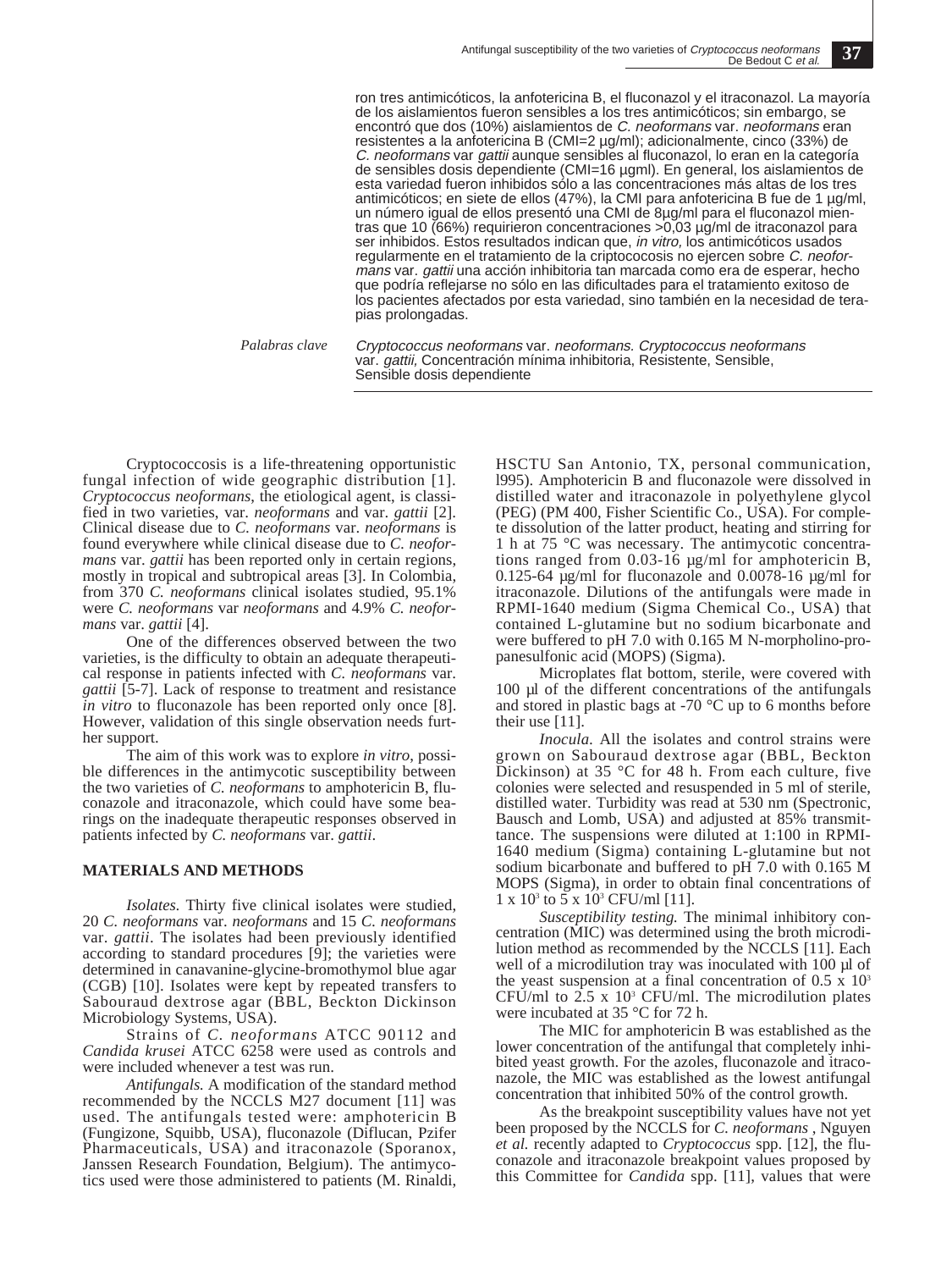found to be associated with a greater likelihood of therapeutic failure by others [13]. On the same token, Lozano-Chiu *et al.* [14] recommended that amphotericin MIC's above 2µg/ml indicates resistance to this polyene. Accordingly, resistance was defined as follows: for amphotericin B  $\geq 2$  µg/ml [14], for fluconazole  $\geq 64$  µg/ml [12,13] and for itraconazole  $\geq 1$  µg/ml [12]; dose depending susceptibility (DDS) for fluconazole was defined as MIC's of 16-32  $\mu$ g/ml and for itraconazole, of 0.25-0.5 µg/ml [12,13].

*Data analysis.* The median of the MICs for the antifungals tested was established. The medians were compared by Student´s t test using the Epi Info software version 6.0 (CDC, Atlanta, USA).

#### **RESULTS**

MICs for the control strains agreed with the NCCLS interpretation and were the following: *C. neoformans*, 1 µg/ml for amphotericin B, 4 µg/ml for fluconazole and 0.03 µg/ml for itraconazole. *C. krusei,* 0,5 µg/ml for amphotericin B, 16  $\mu$ g/ml for fluconazole and 0.125  $\mu$ g/ml for itraconazole.

From the 35 *C. neoformans* clinical isolates tested, 28 (80%) were susceptible to the three antifungals tested, regardless of the variety. Two of the 20 *C. neoformans* var. *neoformans* (10%) proved resistant to amphotericin B with  $\text{MICs} \geq 2 \text{ µg/ml}$  while five of the 15 (14%) *C. neoformans* var. *gattii* although susceptible to fluconazole, were in the dose dependent range (MICs  $\geq$  16 µg/ ml).

MIC ranges for the 20 *C. neoformans* var. *neoformans* were between 0.25 to 2 µg/ml for amphotericin B with two resistant isolates,  $0.25\overline{6}$  4 µg/ml for fluconazole, and 0.0078 to 0.06 µg/ml for itraconazole. For the 15 *C. neoformans* var. *gattii*, such ranges were between 0.03 to 1  $\mu$ g/ml for amphotericin B, 1 to 16  $\mu$ g/ml for fluconazole, with five isolates in the dose dependent group. For itraconazole, in this variety the corresponding MICs were between  $0.0078$  and  $0.06 \mu g/ml$  (Table 1).

**Table 1.** Minimal Inhibitory concentration (MIC) of the 35 Colombian clinical isolates of *Cryptococcus neoformans*.

|                    | var. <i>neoformans</i> (n=20) var. <i>gattii</i> (n=15) | n (%)    |  |
|--------------------|---------------------------------------------------------|----------|--|
| Antifungal (µg/ml) | $n$ (%)                                                 |          |  |
| Amphotericin B     |                                                         |          |  |
| 0.03               | (0)<br>0                                                | 1 $(7)$  |  |
| 0.06               | (0)<br>0                                                | 2(13)    |  |
| 0.25               | 1(5)                                                    | 0(0)     |  |
| 0.5                | 13 (65)                                                 | 5(33)    |  |
| 1.0                | 4(20)                                                   | 7(47)    |  |
| 2.0                | 2(10)                                                   | 0(0)     |  |
| Fluconazole        |                                                         |          |  |
| 0.25               | 1(5)                                                    | (0)<br>0 |  |
| 0.5                | 3(15)                                                   | (0)<br>0 |  |
| 1.0                | 6(30)                                                   | 1<br>(7) |  |
| 2.0                | 8(40)                                                   | 1<br>(7) |  |
| 4.0                | 2(10)                                                   | 1<br>(7) |  |
| 8.0                | 0(0)                                                    | 7(47)    |  |
| 16.0               | (0)<br>0                                                | 5(32)    |  |
| Itraconazole       |                                                         |          |  |
| 0.0078             | 11 (55)                                                 | 1<br>(7) |  |
| 0.015              | 6(30)                                                   | 4(27)    |  |
| 0.03               | 2(10)                                                   | 6(40)    |  |
| 0.06               | 1 $(5)$                                                 | 4(26)    |  |

In general, MICs for the 20 *C. neoformans* var. *neoformans* were found to correspond to the lower fluconazole concentration ranges; conversely, the 15 *C. neoformans* var. *gattii* tested were susceptible only to the higher

concentrations of both fluconazole and itraconazole. An analysis of the median values showed that in comparison with *C. neoformans* var *neoformans*, the *C. neoformans* var. *gattii* isolates differed significantly for both fluconazole ( $p=0.03$ ) and itraconazole ( $p=0.05$ ) (Table 2).

**Table 2.** Median of the minimal inhibitory concentrations (MICs, ug/ml) of the 35 Cryptococcus neoformans isolates according to variety.

| Antifungal     | C. neoformans variety |                    |      |
|----------------|-----------------------|--------------------|------|
|                | neoformans<br>$n=20$  | gattii<br>$n = 15$ | р    |
| Amphotericin B | 0.790                 | 0.640              | 0.47 |
| Fluconazole    | 1.590                 | 9.530              | 0.03 |
| Itraconazole   | 0.015                 | 0.032              | 0.05 |

### **DISCUSSION**

In cryptococcosis, amphotericin B is considered the treatment of choice for the initial stages of therapy [15]; consequently, the finding in this study of two  $(10\%)$  *C*. *neoformans* var *neoformans* isolates resistant to the polyene, is disturbing. Resistance to amphotericin B has also been informed in an AIDS patient [16] as well as *in vitro* [14], and it has been also possible to generate resistant mutants [17]. However, the number of patients in whom amphotericin B resistance has been demonstrated, continues to be low [13].

As for fluconazole, the drug that now commands maintenance treatment protocols for AIDS patients [18], resistance has began to emerge with *C. neoformans* var. *neoformans* in severely immunocompromised patients undergoing prolonged azole treatment [19-22]; furthermore, isolates with MIC´s values in the dose-dependent range, have been informed in 30% of AIDS patients infected with *C. neoformans* var. *neoformans* [23]. Additionally, a correlation between high MIC´s and lack of response has been demonstrated experimentally in animals [24]. The possibility of acquired resistance in patients subjected to prolonged prophylactic fluconazole treatment, must also be considered [25]. At present, and on the basis of the above findings, high dose fluconazole therapy is being recommended [26].

In spite of the fact that 86% of the isolates tested were susceptible to both fluconazole and itraconazole, there were differences according to the *Cryptococcus* variety. Thus, the *C. neoformans* var *gattii* isolates exhibited significantly higher MIC values than the *C. neoformans* var. *neoformans* and, additionally, among the 15 isolates of the former variety that were tested, five (33%) were classified in the susceptible but dose-dependent group. This category was created to alert the treating physicians on the need to use higher dosages of the azole drugs in *Candida* [22] so as to attain elevated plasma concentrations; in patients infected with *C. neoformans* var. *neoformans* similar criteria have also been adapted [23]. The sensitive but dose dependent category has not been applied to the *C. neoformans* var. *gattii*; however, a recent publication indicates the presence of resistance in an AIDS patient infected with such variety [8].

In this report, the presence of resistant or dose dependent isolates for the three antimycotics tested here, was recorded not in immunocompromised patients as informed elsewhere [8,16,19-21] but in several of the